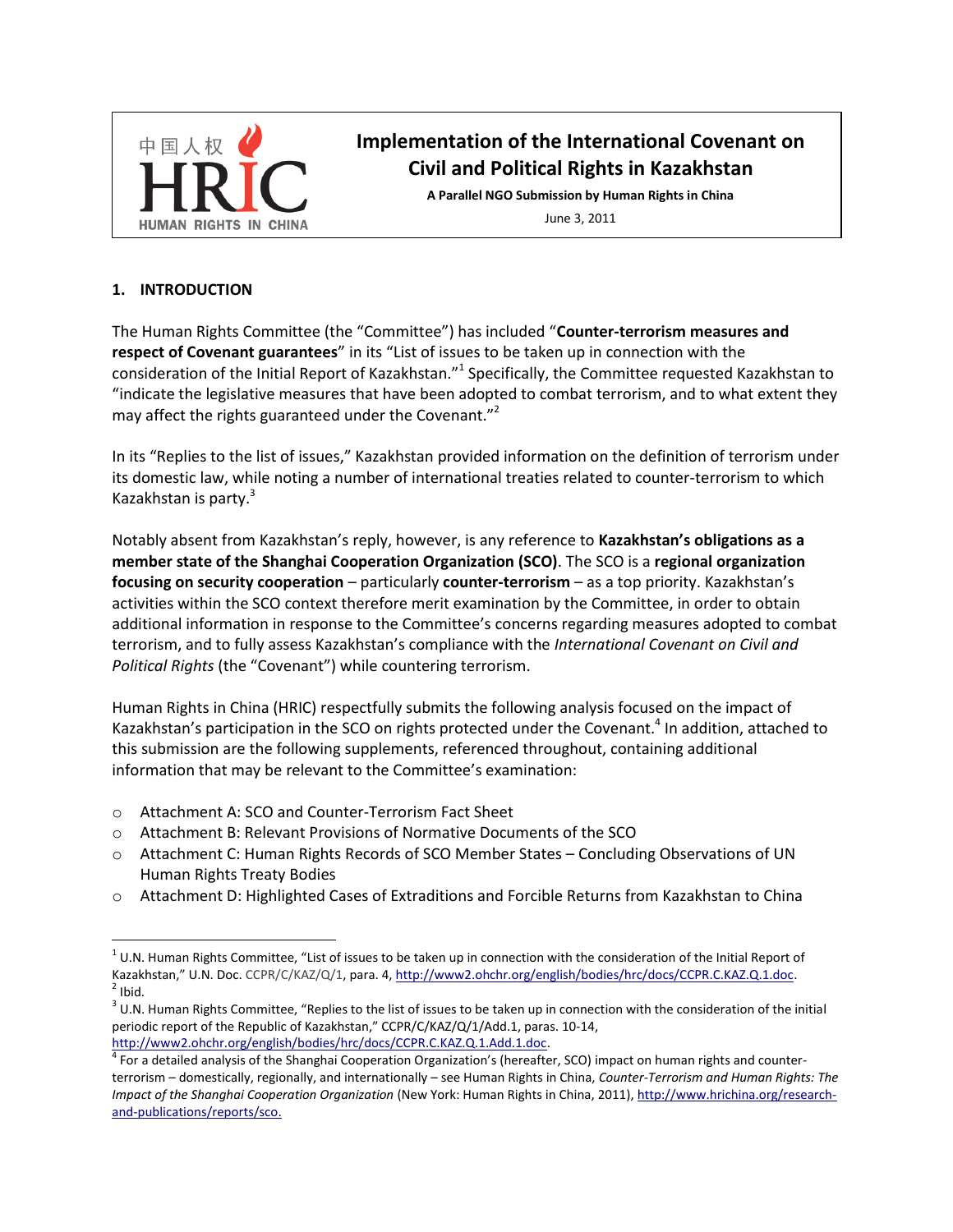## **2. KAZAKHSTAN AND THE SHANGHAI COOPERATION ORGANIZATION**

Kazakhstan – together with China, the Russian Federation, Kyrgyzstan, Tajikistan, and Uzbekistan – is a founding member of the SCO, a regional intergovernmental mechanism intended to enhance mutual security and cooperation, with a primary aim of combating the so-named **"Three Evils" of "terrorism, separatism, and extremism."**<sup>5</sup>

<span id="page-1-0"></span>Kazakhstan plays a substantial and influential role in the SCO – it currently holds the rotating SCO presidency and will host the tenth annual SCO summit and jubilee festivities, beginning June 15, 2011 in Astana. And like each of its fellow SCO member states, Kazakhstan has committed to honoring **mutual legal obligations to effectuate SCO objectives**, as set forth under a sophisticated framework of multilateral agreements, instruments, and cooperative entities. However, while the SCO framework appears comprehensive and robust, details of implementation remain shrouded in secrecy, with little publicly available information on how SCO obligations are executed through domestic legal frameworks.

Based on assessment of known SCO normative agreements, policies, and practices undertaken in the first ten years of the SCO's existence, **Kazakhstan's obligations under the multilateral SCO framework could significantly undermine its progress in implementing the Covenant**. The following sections identify specific obligations to which Kazakhstan has committed under the SCO framework – including their source and substance – and highlights relevant Covenant protections implicated by these obligations. To aid in the Committee's assessment of Kazakhstan's progress on implementation of the Covenant in light of its SCO obligations, each section includes **suggested questions and requests for information to Kazakhstan**, as well as **specific recommendations to the Committee**.

## **3. IMPACT OF KAZAKHSTAN'S SHANGHAI COOPERATION ORGANIZATION OBLIGATIONS ON IMPLEMENTATION OF THE COVENANT**

HRIC has identified five primary areas of concern regarding Kazakhstan's ability to implement its obligations under the Covenant while fulfilling its obligations as an SCO member:

- o Overbroad concept and definition of "terrorism" under SCO agreements
- o Extraditions and forcible returns to SCO member states

 $\overline{a}$ 

- o Denials of asylum to individuals from SCO member states
- $\circ$  Use of SCO blacklists and mutual recognition of criminality between SCO member states
- o Intelligence and law enforcement cooperation through the SCO Regional Anti-Terrorist Structure

A summary of each of these areas follows, identifying the specific SCO normative obligations at issue, suggested questions, and HRIC's recommendations regarding possible follow-up with Kazakhstan.<sup>6</sup>

<sup>&</sup>lt;sup>5</sup> See *Charter of the Shanghai Cooperation Organization (hereafter, SCO Charter), June 15, 2001, Arts. 1, 3,* [http://www.sectsco.org/EN/show.asp?id=69.](http://www.sectsco.org/EN/show.asp?id=69) For a summary of background information regarding the SCO, see key facts compiled by Human Rights in China included as *Attachment A: SCO and Counter-Terrorism Fact Sheet*.

 $^6$  The full text of every SCO normative provision cited in this submission – including provisions of treaties, joint declarations, and other documents – is provided in *Attachment B: Relevant Provisions of Normative Documents of the SCO*. Additionally, the complete texts of a number of SCO normative documents, translated into English, are provided in Appendix A of Human Rights in China, *Counter-Terrorism and Human Rights: The Impact of the Shanghai Cooperation Organization* (New York: Human Rights in China, 2011), [http://www.hrichina.org/research-and-publications/reports/sco.](http://www.hrichina.org/research-and-publications/reports/sco)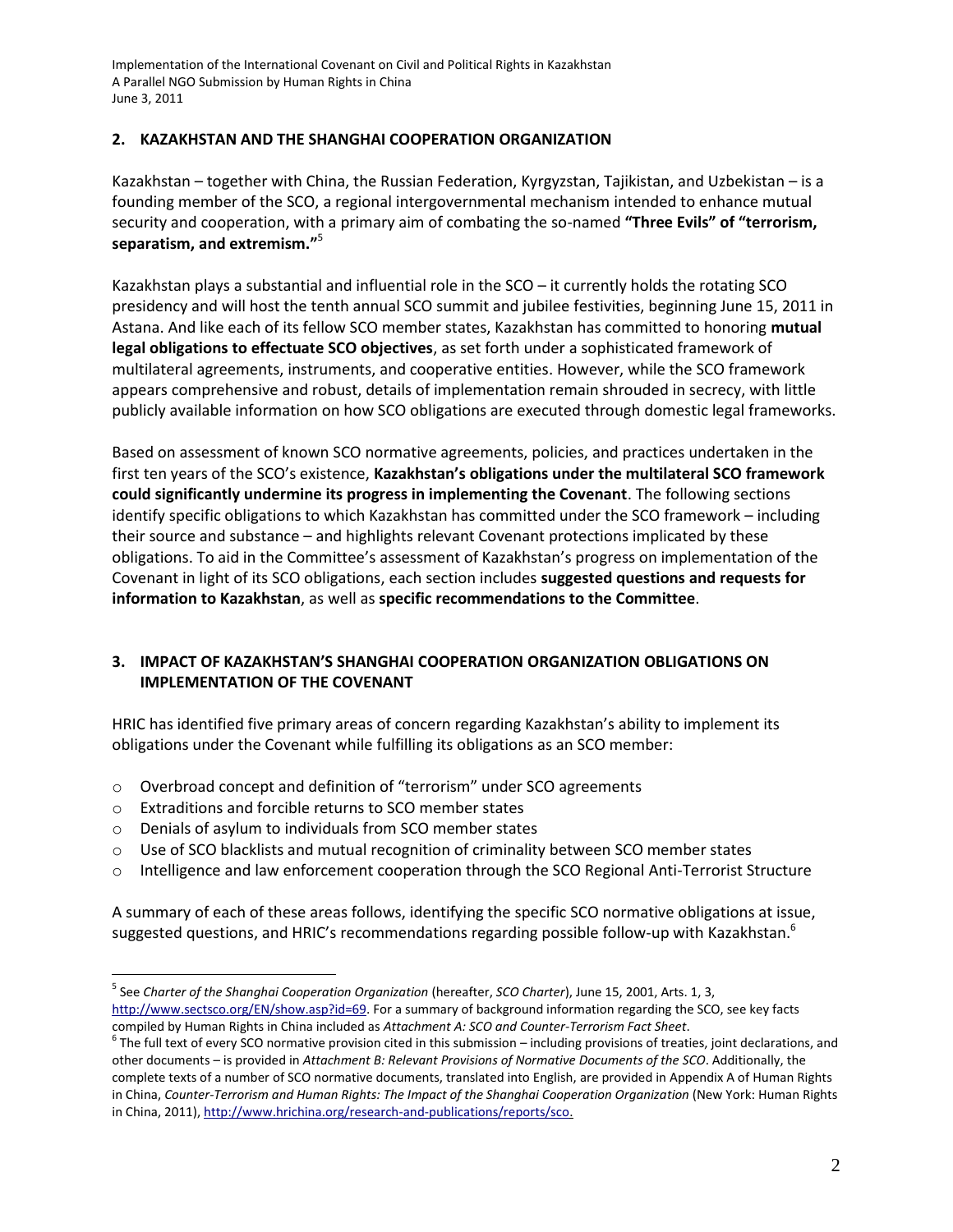## <span id="page-2-2"></span>**A) OVERBROAD CONCEPT AND DEFINITION OF "TERRORISM" UNDER SCO AGREEMENTS**

As an SCO member state, Kazakhstan is bound to take measures to prevent, identify, and suppress not only acts of "**terrorism**," but also acts of "**separatism**" and "**extremism**."<sup>7</sup> Under the SCO framework, the definitions of these so-called "**Three Evils**" are **overbroad, imprecise, and subject to abuse**; moreover, by linking the three concepts, the SCO member states have effectively applied counter-terrorism measures to acts not genuinely constituting terrorism. Such a normative framework raises serious concerns over Kazakhstan's compliance with the principle of legality under the Covenant. As the SCO's "Three Evils" approach forms the normative basis for all SCO security cooperation, Kazakhstan's Covenant obligations are at risk in each and every security-related activity Kazakhstan undertakes as an SCO member state.

## <span id="page-2-1"></span>*Key SCO Normative Provisions*

- o The "Three Evils" of "terrorism," "separatism," and "extremism" are defined in the 2001 *Shanghai*  Convention on Countering Terrorism, Separatism, and Extremism ("Shanghai Convention").<sup>8</sup> In addition to an overarching concern regarding **politicized application** of these terms by Kazakhstan and its fellow SCO member states, the definitions raise the following specific concerns:
	- The definition of "**terrorism**" reaches beyond the international community's emphasis on crimes against civilian populations, around which there is consensus, to also include acts that could constitute crimes against the state.<sup>9</sup> Additionally, the 2009 *Convention on Counter-Terrorism of the SCO* ("*SCO Counter-Terrorism Convention*") further defines "terrorism" as "an ideology of violence," including threatened or committed acts "aimed at causing injury to private individuals, society *or the state*."<sup>10</sup>
	- "**Separatism**" is defined to include acts intended to "violate territorial integrity" of an SCO member state, "committed in a violent manner."<sup>11</sup>

<span id="page-2-0"></span> $\overline{a}$ 

<sup>10</sup> КОНВЕНЦИЯ Шанхайской организации сотрудничества против терроризма {Convention on Counter-Terrorism of the *Shanghai Cooperation Organization*} (hereafter, *SCO Counter-Terrorism Convention*), June 16, 2009, art. 2.1.2., [http://asozd2.duma.gov.ru/main.nsf/\(ViewDoc\)?OpenAgent&work/dz.nsf/ByID&1CB3AD654A8490D2C3257752002C8E0B](http://asozd2.duma.gov.ru/main.nsf/%28ViewDoc%29?OpenAgent&work/dz.nsf/ByID&1CB3AD654A8490D2C3257752002C8E0B) (emphasis added) (unofficial translation from the original Russian by Human Rights in China and International Federation for Human Rights). Kazakhstan ratified the *SCO Counter-Terrorism Convention* in 2010. "Senate Ratifies SCO Convention against Terrorism," Kazinform, December 23, 2010[, http://engNews.gazeta.kz/art.asp?aid=330023.](http://engnews.gazeta.kz/art.asp?aid=330023)

<sup>&</sup>lt;sup>7</sup> See Shanghai Convention on Combating Terrorism, Separatism and Extremism (hereafter, Shanghai Convention), June 15, 2001, art. 1-2, [http://www.ecrats.com/en/normative\\_documents/2005.](http://www.ecrats.com/en/normative_documents/2005) 

 $<sup>8</sup>$  Ibid., art.  $1(1)$ .</sup>

 $^9$  Ibid., art. 1(1)(1)(b). See the working formulation of terrorism drawn from Resolution 1566 of the UN Security Council and advanced by the Special Rapporteur on the promotion and protection of human rights and fundamental freedoms while countering terrorism (hereafter, Special Rapporteur on counter-terrorism), with a view towards ensuring that "the term 'terrorism' is confined in its use to conduct that is of a genuinely terrorist nature." See U.N. Commission on Human Rights, "Report of the Special Rapporteur on the promotion and protection of human rights and fundamental freedoms while countering terrorism," U.N. Doc. E/CN.4/2006/98 (2005) (Special Rapporteur, Martin Scheinin), para. 42,

[http://www.un.org/Docs/journal/asp/ws.asp?m=E/CN.4/2006/98.](http://www.un.org/Docs/journal/asp/ws.asp?m=E/CN.4/2006/98) While not offering a definition of terrorism, this formulation focuses on three cumulative characteristics of terrorist acts – intent, purpose, and a threshold "trigger offense" – that together serve to establish terrorism.

<sup>11</sup> *Shanghai Convention*, art. 1(1)(2).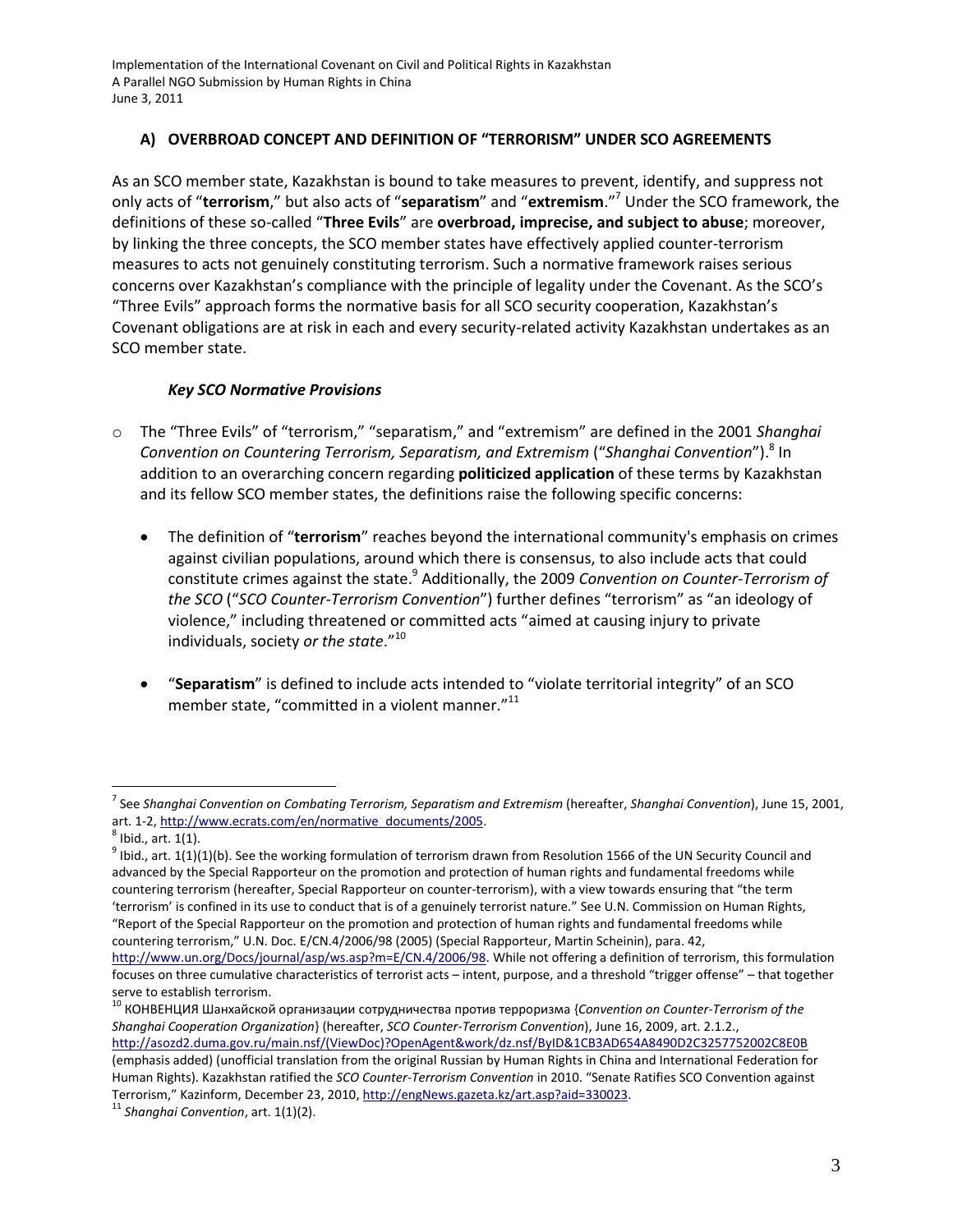- "**Extremism**" is defined to include acts "aimed at seizing or keeping power through the use of violence or changing violently the constitutional regime" of an SCO member state.<sup>12</sup>
- o The *Shanghai Convention* requires SCO member states to cooperate "in the field of their **domestic legislation**" to combat "terrorism," "separatism," and "extremism."<sup>13</sup> More specifically, under the 2005 *Concept of Cooperation between SCO Member States in Combating Terrorism, Separatism, and Extremism*, key SCO cooperation objectives include "**developing and harmonizing the legislation** of SCO member states in the realm of combating terrorism, separatism, and extremism," with the aim of achieving "**reciprocal recognition** of a terrorist, separatist, or extremist act regardless of whether the legislation of SCO member states includes a corresponding act in the same category of crimes or whether the act is described using the very same terms."<sup>14</sup>

#### <span id="page-3-0"></span>*Impact on Implementation of the Covenant*

- o Kazakhstan's commitment to "reciprocal recognition" of criminal liability under the SCO framework implicates the **non-derogable principle of legality** under the Covenant (art. 15). Specifically, Kazakhstan's obligations to criminally punish, or assist other SCO member states to punish, individuals labeled as "terrorist," "separatist," or "extremist" by any SCO member state – regardless of the basis for the original charges, and of whether and how such acts are recognized or addressed under its own domestic criminal law – conflict with Covenant protections limiting imposition of criminal liability to **clear and precise provisions of law**. <sup>15</sup> Implementation of the principle of legality may further be hindered by the SCO's politically malleable definition of "terrorism" as an "ideology of violence."<sup>16</sup>
- o Moreover, in the absence of a clear definition of terrorism under international law, the SCO's "Three Evils" framework threatens to take advantage of this gray area through use of **politicized, customtailored, and regionally harmonized definitions of "terrorism," "separatism," and "extremism,"** intended to fit the needs of powerful regimes within the SCO – including China. This may result in application of counter-terrorism measures to acts not genuinely constituting terrorism, while undermining developments towards global consistency in addressing terrorism.<sup>17</sup>

 $12$  Ibid., art. 1(1)(3).

 $^{13}$  Ibid., art. 3.

 $14$  Концепция сотрудничества государств – членов ШОС в борьбе с терроризмом, сепаратизмом и экстремизмом {The *Concept of Cooperation Between SCO Member States on Combating Terrorism, Separatism and Extremism*} (hereafter, *Concept of Cooperation*), July 5, 2005, arts. II.2, II.3[, http://www.ecrats.com/ru/normative\\_documents/1558](http://www.ecrats.com/ru/normative_documents/1558) (emphasis added) (unofficial translation from the original Russian by International Federation for Human Rights).

<sup>&</sup>lt;sup>5</sup> For further analysis on the definition of terrorism and the non-derogable principle of legality under international law, see Human Rights in China, *Counter-Terrorism and Human Rights: The Impact of the Shanghai Cooperation Organization*, supra n. [4,](#page-0-0)  at 40-48.

<sup>16</sup> *SCO Counter-Terrorism Convention*, supra n. [10,](#page-2-0) at art. 2.1.2. For further analysis on the problems raised by inclusion of "ideology of violence" as a criterion for terrorism, see Human Rights in China, *Counter-Terrorism and Human Rights: The Impact of the Shanghai Cooperation Organization*, supra n. [4,](#page-0-0) at 46-48.

As stated by the Special Rapporteur on counter-terrorism, pursuant to the principle of legality, "it is essential that offences created under counter-terrorist legislation, along with any associated powers of investigation or prosecution, be limited to countering terrorism. *Crimes not having the quality of terrorism, regardless of how serious, should not be the subject of counterterrorist legislation. Nor should conduct that does not bear the quality of terrorism be the subject of counter-terrorism measures*, even if undertaken by a person also suspected of terrorist crimes." U.N. Commission on Human Rights, "Report of the Special Rapporteur on the promotion and protection of human rights and fundamental freedoms while countering terrorism," supra n. [9,](#page-2-1) at para. 47 (emphasis added). Neither "separatism" nor "extremism" as defined by the SCO includes the elements necessary to qualify as terrorist activity under international law. Yet, these offenses – each offense having equal weight under the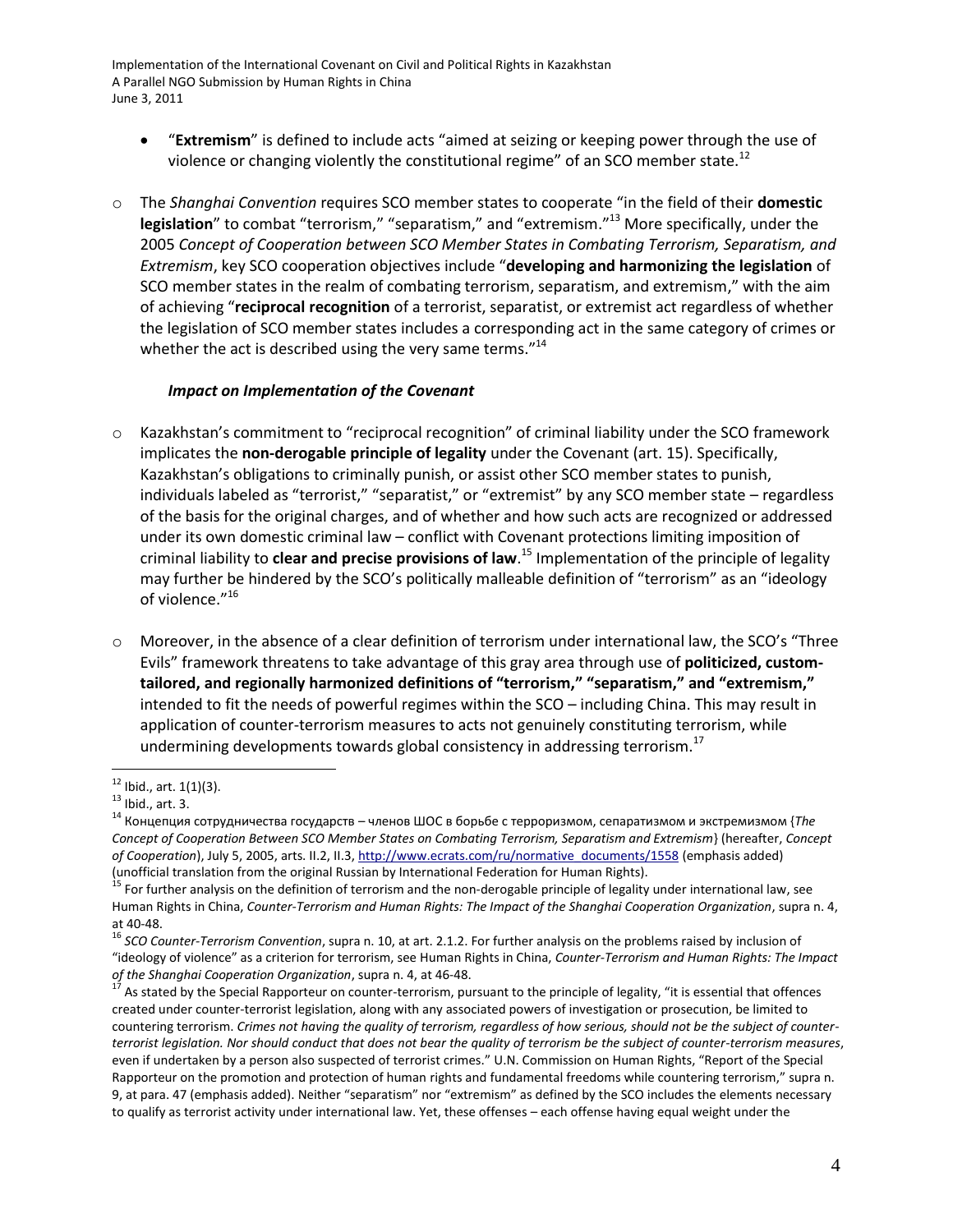o Kazakhstan's obligation to enforce the definition of "terrorism" as an "**ideology of violence**" also implicates implementation of the right to freedom of thought, conscience, and religion, including the freedom to have, adopt, or manifest beliefs (art. 15).

## *Suggested Questions and Requests for Information*

- o HRIC urges the Committee to request specific information on how Kazakhstan ensures **compliance with the principle of legality** in carrying out its SCO obligations to cooperate against "terrorism," "separatism," and "extremism," including:
	- Has Kazakhstan adopted or implemented any **definitions of "terrorism," "separatism," or "extremism"** as set forth under the SCO framework or adopted by other SCO member states? What are Kazakhstan's plans for further **"harmonizing" its domestic legal framework** with the normative framework of the SCO?
	- Concerning domestic implementation of its SCO obligations, how does Kazakhstan reconcile the **SCO's different definitions of "terrorism"** under the 2001 *Shanghai Convention* and the 2009 *SCO Counter-Terrorism Convention*? What is the function of these definitions under Kazakhstan law?
- o HRIC urges the Committee to request further information on how Kazakhstan ensures compliance with **developing international norms and commitments** concerning the protection of human rights while countering terrorism, including the development of "measures to ensure respect for human rights for all and the rule of law as the fundamental basis of the fight against terrorism" under the **UN Global Counter-Terrorism Strategy**. 18

#### *Recommendations*

- In order to ensure that counter-terrorism policies are free from politicization and pressure by powerful regimes within the SCO framework, HRIC urges the Committee to recommend that Kazakhstan adopt a **definition of "terrorism"** that more closely tracks accepted **international consensus-based criteria**, rather than broadening the definition to include crimes against the state or a focus on specific ideology.
- o HRIC also urges the Committee to recommend that Kazakhstan **limit its security cooperation** within the SCO to addressing **acts genuinely constituting terrorism**, rather than broadening cooperation to target separatism and extremism.

*Shanghai Convention* – trigger the same apparatus and cooperative activities that SCO member states use to combat terrorism, creating significant potential for abuse.

<sup>&</sup>lt;sup>18</sup> The UN Global Counter-Terrorism Strategy includes as its fourth pillar "Measures to ensure respect for human rights for all and the rule of law as the fundamental basis of the fight against terrorism." United Nations Global Counter-Terrorism Strategy, G.A. Res. 60/288, U.N. Doc. A/RES/60/288 (2006)[, http://www.unodc.org/pdf/terrorism/Index/60-288en.pdf.](http://www.unodc.org/pdf/terrorism/Index/60-288en.pdf)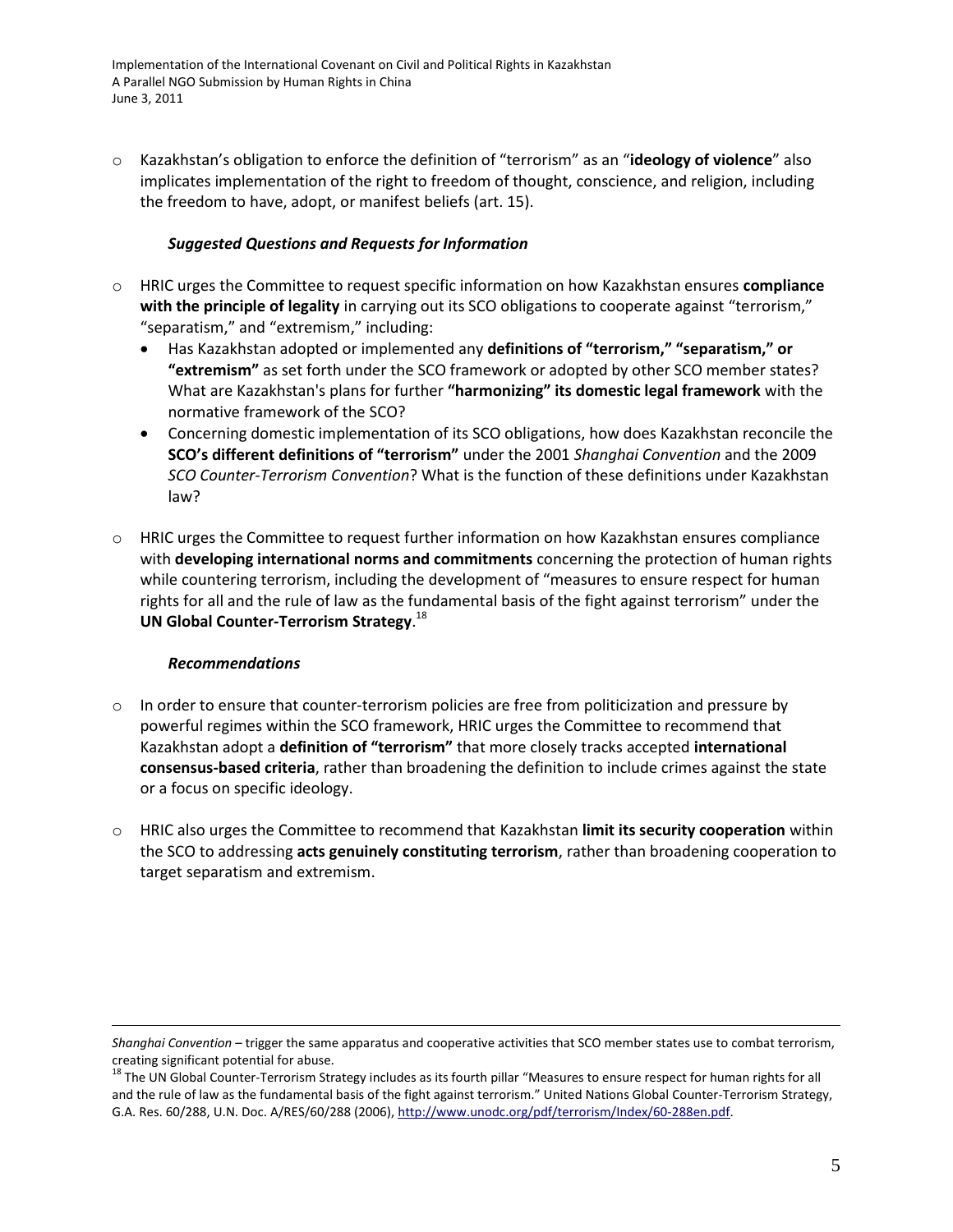## **B) EXTRADITIONS AND FORCIBLE RETURNS TO SCO MEMBER STATES**

Kazakhstan is obligated to cooperate in the facilitation and carrying out of **extraditions** at the request of other SCO member states. Kazakhstan's domestic legal framework does not afford adequate safeguards to protect individuals at **risk of extradition to SCO member states** where their **Covenant rights may be violated**. This is particularly troubling given the pattern of extradition of **ethnic Uyghur asylum-seekers**  from Kazakhstan to **China**. 19

## *Key SCO Normative Provisions*

- o SCO member states are obligated to consider acts of "**terrorism," "separatism," and "extremism**" as "**extraditable offences**" under Article 2 of the *Shanghai Convention*. Meanwhile, Article 11 of the *SCO Counter-Terrorism Convention* indicates that "offenses covered by this Convention [terrorismrelated offences enumerated in Article 9] shall be deemed by the parties to be extraditable offenses, subject to the transfer of sentenced persons and provision of legal assistance."
- o SCO agreements do not set forth any required **procedural safeguards** for the conduct of extradition cooperation. Requirements to satisfy an extradition request appear minimal – they need only contain basic case background details and identification of relevant parties and agencies.<sup>20</sup>
- o Kazakhstan appears bound to accept, **without independent assessment**, a requesting SCO member state's allegations of "terrorism," "separatism," or "extremism" against an individual for the purposes of carrying out extradition requests under the SCO framework.<sup>21</sup>

## *Impact on Implementation of the Covenant*

 $\overline{a}$ 

o Kazakhstan's SCO extradition obligations implicate the **principle of non-refoulement**, which prohibits extradition to states where substantial grounds exist to believe that returned individuals may suffer violations of fundamental rights.<sup>22</sup> These include the right to life and prohibitions against the arbitrary deprivation thereof (art. 6); prohibitions against torture and other ill-treatment (art. 7); the right to liberty and security of the person (art. 9 and 10); and the rights to equality before

<sup>&</sup>lt;sup>19</sup> For further information on patterns of extradition and forcible return between SCO member states, see Human Rights in China, *Counter-Terrorism and Human Rights: The Impact of the Shanghai Cooperation Organization*, supra n. [4,](#page-0-0)  Appendix D: Reported or Suspected Extraditions or Forcible Returns of Individuals between Member States of the SCO. In addition, an excerpt from that resource specifically highlighting Kazakhstan's pattern of extraditing Uyghur asylum-seekers from China can be found in *Attachment D: Highlighted Cases of Extraditions and Forcible Returns from Kazakhstan to China*. <sup>20</sup> See *Shanghai Convention,* supra n. [7,](#page-2-2) at art. 8(3), and *SCO Counter-Terrorism Convention*, supra n. [10,](#page-2-0) art. 14, respectively. <sup>21</sup> See, e.g., *Concept of Cooperation*, supra n. [14](#page-3-0), at art. II.3 ("SCO member states are guided by the following principles . . . reciprocal recognition of a terrorist, separatist, or extremist act regardless of whether the legislation of SCO member states includes a corresponding act in the same category of crimes or whether the act is described using the very same terms"); *SCO Counter-Terrorism Convention*, supra n. [10](#page-2-0), at art. 11(5) ("In cases where the principle of dual criminality must be observed with respect to extradition or legal assistance, this principle shall be deemed observed regardless of whether the laws of the requested Party place the relevant act in the same category of offenses or describes it in the same terms as the requesting Party, if the act in question is deemed to be criminally punishable in accordance with the laws of the Parties").

<sup>&</sup>lt;sup>22</sup> Kazakhstan's non-refoulement obligations originate from principles of binding customary international law, as well as from legal instruments to which Kazakhstan is party, including the 1951 *UN Convention Relating to the Status of Refugees* and its 1967 Protocol, and the *Convention against Torture*. Moreover, there appears to be growing consensus that the principle of nonrefoulement has, over time, attained the status of a peremptory norm of international law, or *jus cogens*, making it nonderogable as a matter of law.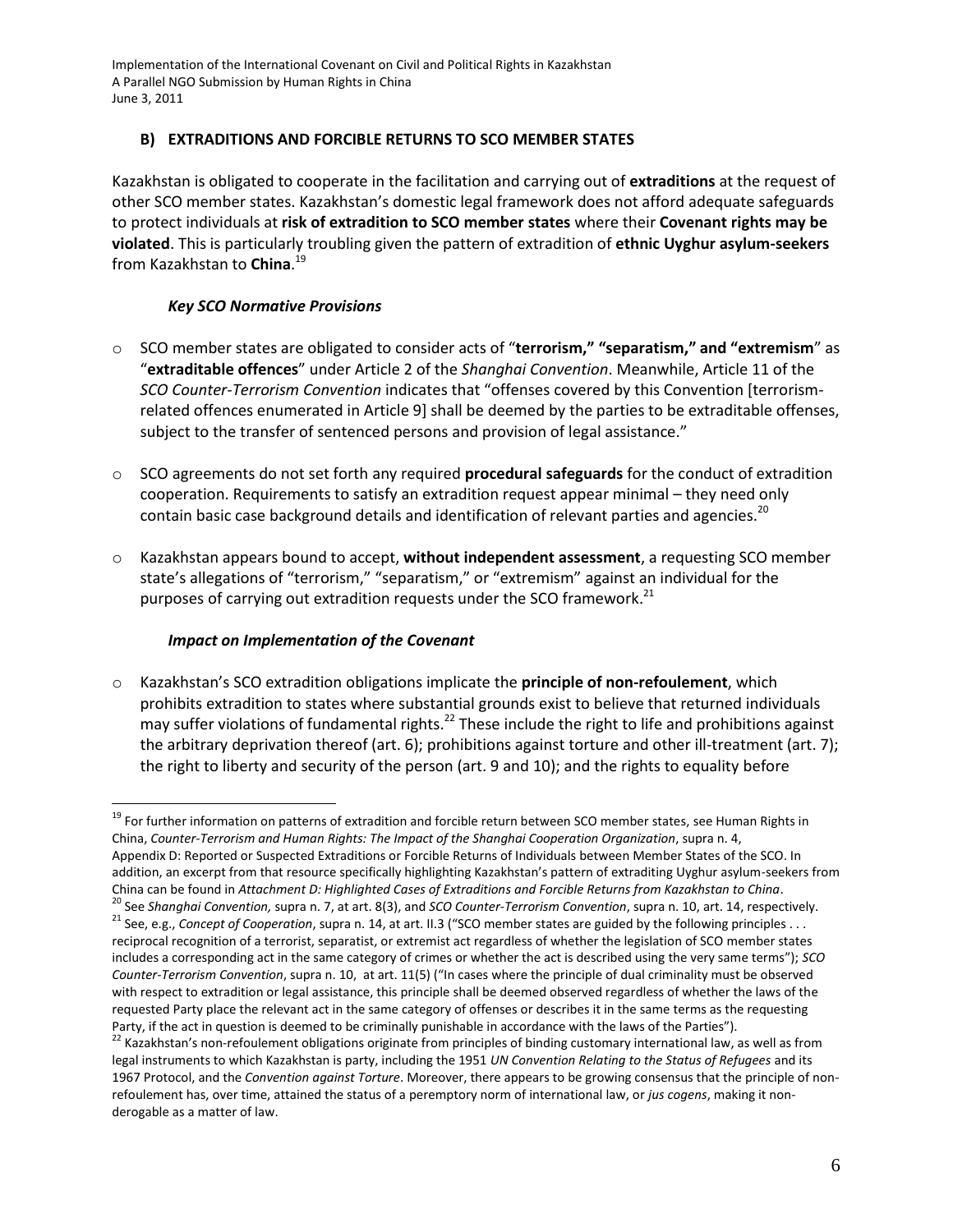tribunals, presumption of innocence, a fair trial, minimum due process and notice guarantees, and opportunity for challenge and review by a higher tribunal (art. 14).

- $\circ$  Independent monitors have consistently highlighted credible and well-documented risks of these types of violations in **China, the Russian Federation, Kyrgyzstan, Tajikistan, and Uzbekistan** – Kazakhstan's fellow SCO member states.<sup>23</sup>
- o Particularly disturbing is the **pattern of extradition of ethnic Uyghurs from Kazakhstan to China**. HRIC has highlighted the cases of **11 Uyghurs** who fled from China to Kazakhstan, where most sought asylum status, and were then reported or suspected to have been extradited to China, or are at imminent risk of extradition to China.<sup>24</sup> (This figure, based on limited publicly available reports, is neither comprehensive nor exhaustive.)
- <span id="page-6-0"></span>o One highlighted case is that of **Ershidin Israil**, recognized as a refugee in March 2010 by the United Nations High Commissioner for Refugees (UNHCR) in Almaty and set for resettlement in Sweden, which agreed to accept him.<sup>25</sup> However, Kazakh authorities halted Mr. Israil's resettlement, and in May 2011, a court denied his request for asylum in Kazakhstan. On May 30, 2011, Mr. Israil was reportedly led away from a detention center in Almaty by Kazakh security officials and two Chinese police officers, and handed over to Chinese custody.<sup>26</sup> Kazakhstan officials said Mr. Israil would be "repatriated" to China, where he is wanted for "terrorism" after allegedly communicating details of the torture and death of a Uyghur detained by Chinese authorities to foreign media.<sup>27</sup> It has been reported that Mr. Israil's extradition to China has already taken place.<sup>28</sup>

## *Suggested Questions and Requests for Information*

 $\circ$  HRIC recommends that the Committee seek information on what safeguards have been implemented under Kazakhstan's domestic legal framework to ensure **compliance with the principle of non-refoulement** and the **due process guarantees** of the Covenant, including:

[http://www.uyghurnews.com/american/Read.asp?UighurNews=uyghur-held-in-leak-case&ItemID=UR-](http://www.uyghurnews.com/american/Read.asp?UighurNews=uyghur-held-in-leak-case&ItemID=UR-6282010219445547610657)

<sup>&</sup>lt;sup>23</sup> For a summary of concluding observations and recommendations issued by independent treaty bodies reviewing the human rights implementation progress of the various SCO member states, see Human Rights in China, *Counter-Terrorism and Human Rights: The Impact of the Shanghai Cooperation Organization*, supra n. [4,](#page-0-0) Appendix B.2: Human Rights Records of SCO Member States: Concluding Observations of UN Human Rights Treaty Bodies[, http://www.hrichina.org/content/5232.](http://www.hrichina.org/content/5232) A copy of this resource is enclosed as *Attachment C: Human Rights Records of SCO Member States – Concluding Observations of UN Human Rights Treaty Bodies*.

<sup>24</sup> See *Attachment D: Highlighted Cases of Extraditions and Forcible Returns from Kazakhstan to China*.

<sup>&</sup>lt;sup>25</sup> For more information on the case of Ershidin Israil, see Human Rights in China, "SCO Member State Kazakhstan's Return of Uyghur Refugee to China Demonstrates Disregard of International Human Rights Obligations," June 1, 2011, [http://hrichina.org/content/5358;](http://hrichina.org/content/5358) Shohret Hoshur, "Uyghur in Chinese Custody?," Radio Free Asia, May 31, 2011,

[http://www.rfa.org/english/news/uyghur/deportation-05312011162319.html;](http://www.rfa.org/english/news/uyghur/deportation-05312011162319.html) Shohret Hoshur, "Uyghur Repatriation Imminent," Radio Free Asia, May 27, 2011, http://www.rfa.org/english/news/uyghur/repatriation-05262011192244.html; Shohret Hoshur, "Uyghur Held in Leak Case," Radio Free Asia, June 11, 2010,

[<sup>6282010219445547610657</sup>](http://www.uyghurnews.com/american/Read.asp?UighurNews=uyghur-held-in-leak-case&ItemID=UR-6282010219445547610657). See also U.N. Human Rights Council, "Report of the Special Rapporteur on the promotion and protection of human rights and fundamental freedoms while countering terrorism," U.N. Doc. A/HRC/16/51/Add.1 (2010), (Special Rapporteur, Martin Scheinin), paras. 85-90, [http://ap.ohchr.org/documents/dpage\\_e.aspx?si=A/HRC/16/51/Add.1.](http://ap.ohchr.org/documents/dpage_e.aspx?si=A/HRC/16/51/Add.1) <sup>26</sup> Hoshur, "Uyghur in Chinese Custody?," supra n. [25.](#page-6-0)

 $^{27}$  Ibid.

<sup>&</sup>lt;sup>28</sup> Shohret Hoshur, "Kazakhstan Deports Uyghur Teacher," Radio Free Asia, June 2, 2011, [http://www.rfa.org/english/news/uyghur/deportation-06022011174917.html.](http://www.rfa.org/english/news/uyghur/deportation-06022011174917.html)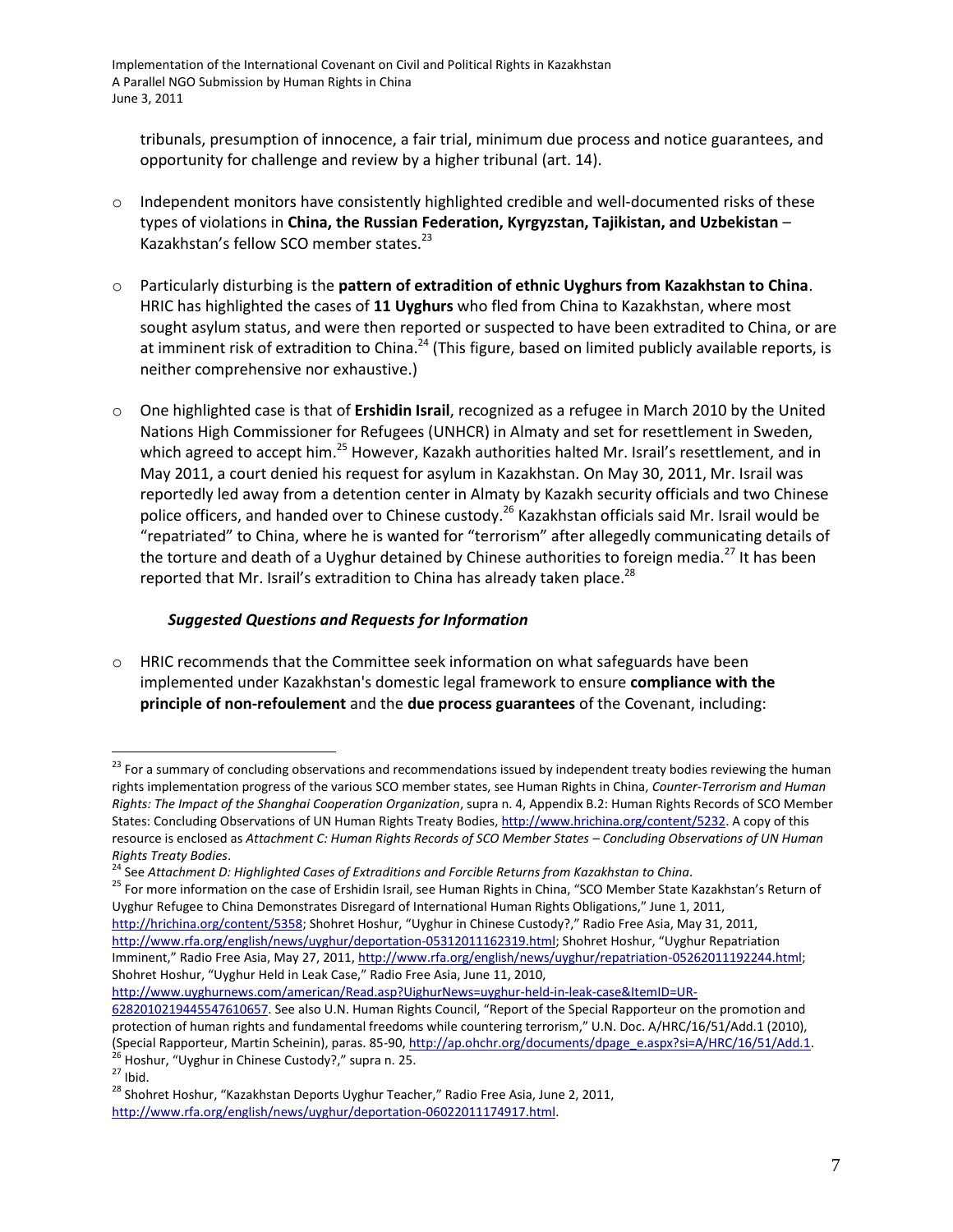- What procedures exist to determine whether there are grounds to believe that an individual may suffer violation of Covenant rights if extradited to an SCO member state? Which specific authorities are tasked with this inquiry? What considerations and criteria are taken into account, and how do findings of such inquiries impact Kazakhstan's response to the extradition request?
- What procedures exist to protect the **fundamental due process rights** of individuals subject to extradition requests, including rights to equality before tribunals and an opportunity for challenge and review by a higher tribunal?
- What procedures exist to seek and receive information concerning the fates of individuals extradited to SCO member states, including whether they received adequate protection against violations of Covenant rights?
- $\circ$  Given the lack of publicly available information on extraditions to SCO member states, HRIC urges the Committee to seek information on the **status of extradited individuals**, as well as **statistical information**, **disaggregated by state origin of extradition request and place of extradition**, including:
	- Number of extradition requests made to Kazakhstan from SCO member states pursuant to SCO agreements, including number of requests granted and denied; and
	- Number of extradition requests from SCO member states concerning individuals who have sought asylum or refugee status while in Kazakhstan, including number of requests granted and denied.
- o Regarding the **11 identified cases of Uyghur individuals** reportedly extradited or facing imminent extradition to China, HRIC urges the Committee to request information concerning the circumstances of those extraditions, including:
	- Whether those requests were made and granted **pursuant to Kazakhstan's SCO obligations**? If not, as a matter of legal precision, pursuant to what agreement were those requests made and granted?
	- What steps, if any, were taken to determine whether grounds existed to believe that the individual would suffer violation of Covenant rights if extradited, and how Kazakhstan ensured compliance with the **principle of non-refoulement** in these cases?
	- What steps, if any, were taken to comply with **Article 3.3 of the** *Extradition Treaty between China and Kazakhstan*, pursuant to which extradition "shall not be granted" when Kazakhstan "has sufficient grounds for believing that [China] is aimed at criminally prosecuting or carrying out a sentence against the requested party for reasons of ethnicity, creed, citizenship, or political views; or because the requested party's status may be compromised for the above reasons during the judicial procedure"? $29$
- <span id="page-7-0"></span>o In light of Kazakhstan's statement that "over 500 aliens from [SCO member states] Tajikistan and **Uzbekistan** were detained for violation of immigration rules while trying to pass through Kazakhstan to Russia and farther in Europe," $30$  HRIC urges the Committee to request information on:

<sup>29</sup> See *Extradition Treaty between the People's Republic of China and Kazakhstan* [中华人民共和国和哈萨克斯坦共和国引渡 条约, drafted by the Governments of the People's Republic of China and the Republic of Kazakhstan in Chinese, Kazakh, and Russian on July 5, 1996, effective February 10, 1998, Art. 3, http://www.mfa.gov.cn/chn/pds/ziliao/tytj/t422917.htm.  $30$  U.N. Human Rights Committee, "Initial Report of Kazakhstan," U.N. Doc. CCPR/C/KAZ/1, July 27, 2009, para. 111, [http://www2.ohchr.org/english/bodies/hrc/docs/CCPR.C.KAZ.1\\_en.pdf](http://www2.ohchr.org/english/bodies/hrc/docs/CCPR.C.KAZ.1_en.pdf).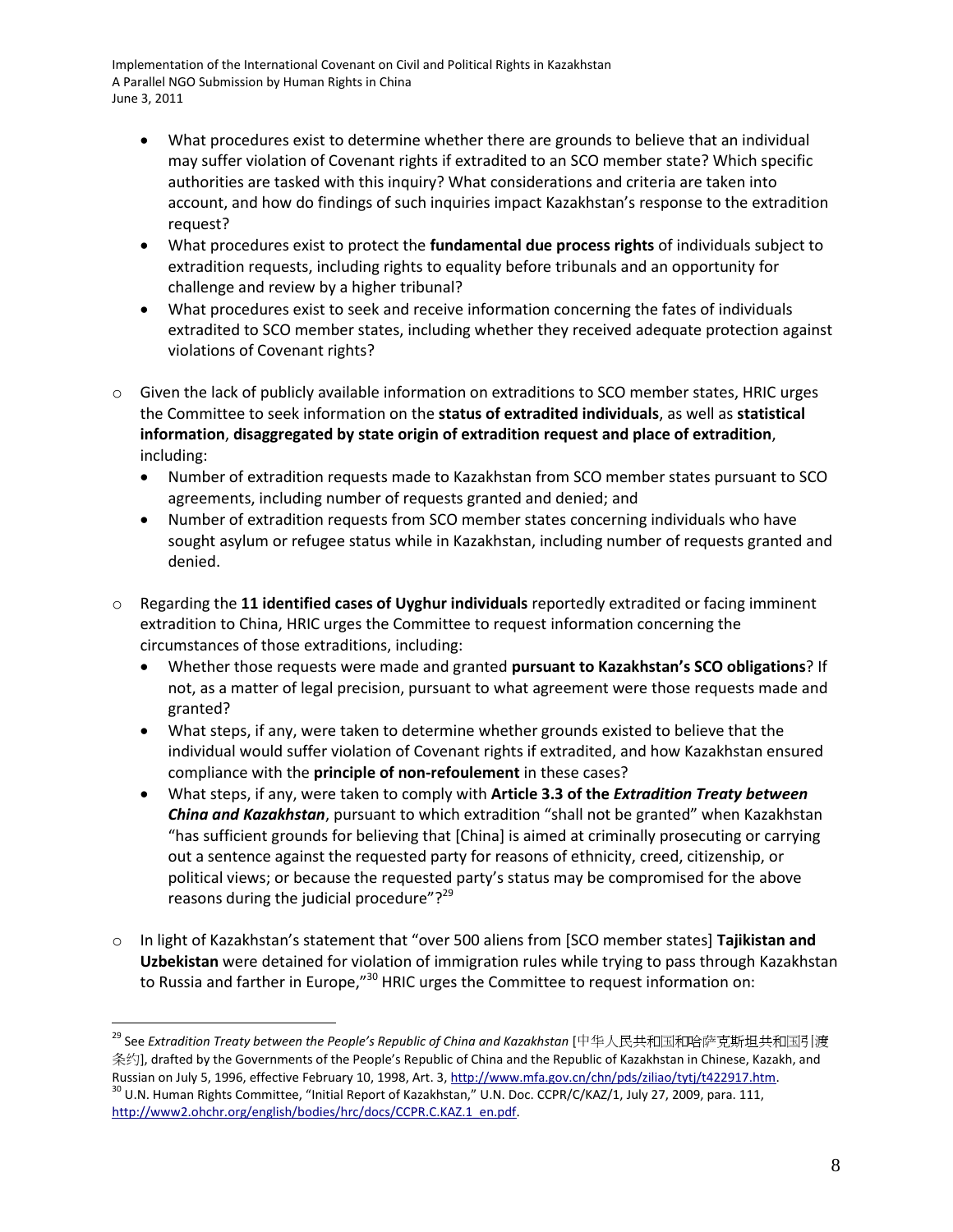- Whether and to what extent these detentions were executed pursuant to Kazakhstan's obligations as an SCO member.
- Whether accusations of "terrorism," "separatism," or "extremism" were levied against any of these detained individuals.
- Whether any of these detained individuals were ultimately extradited or returned to their country of origin.
- The existence and application of safeguards under the *Minsk Convention on Legal Assistance for Persons from the Commonwealth of Independent States*, if any, to protect individuals from extradition to states where their fundamental rights are at risk. $31$

#### *Recommendations*

- o HRIC recommends that the Committee urge Kazakhstan to **immediately halt extraditions to other SCO member states** where there exists a substantial risk that an individual may be subject to serious violations of Covenant guarantees upon his or her return, including prohibitions against arbitrary deprivation of life or the practice of torture and other ill-treatment to extract confessions, as well as lack of fundamental due process guarantees such as equality before tribunals, presumption of innocence, and a fair trial. The Committee should also urge Kazakhstan to take all possible steps to **ensure that Ershidin Israil's Covenant rights are protected** now that he has been returned to China.
- o HRIC urges the Committee to recommend implementation of **specific safeguards** under Kazakhstan's domestic legal framework to ensure compliance with the **principle of nonrefoulement**, including procedures to determine whether there are grounds to believe that an individual may suffer violation of Covenant rights if extradited to an SCO member state, as well as procedures to obtain information concerning the **fates of individuals extradited** to SCO member states, including whether they received adequate protection against violations of Covenant rights.
- o HRIC also urges the Committee to recommend implementation of safeguards to protect **fundamental due process rights** of individuals subject to extradition requests in Kazakhstan, including rights to equality before tribunals and an opportunity for challenge and review by a higher tribunal.
- $\circ$  HRIC also urges the Committee to recommend that Kazakhstan implement safeguards to ensure compliance with provisions of its **bilateral extradition treaty with China** prohibiting extradition when there are "sufficient grounds for believing that [China] is aimed at criminally prosecuting or carrying out a sentence against the requested party for reasons of ethnicity, creed, citizenship, or political views; or because the requested party's status may be compromised for the above reasons during the judicial procedure."<sup>32</sup>

<sup>&</sup>lt;sup>31</sup> See U.N. Human Rights Committee, "List of issues to be taken up in connection with the consideration of the Initial Report of Kazakhstan," supra n. [1,](#page-0-1) at para. 13.

<sup>32</sup> *Extradition Treaty between the People's Republic of China and Kazakhstan*, supra n. [29,](#page-7-0) at art. 3.3.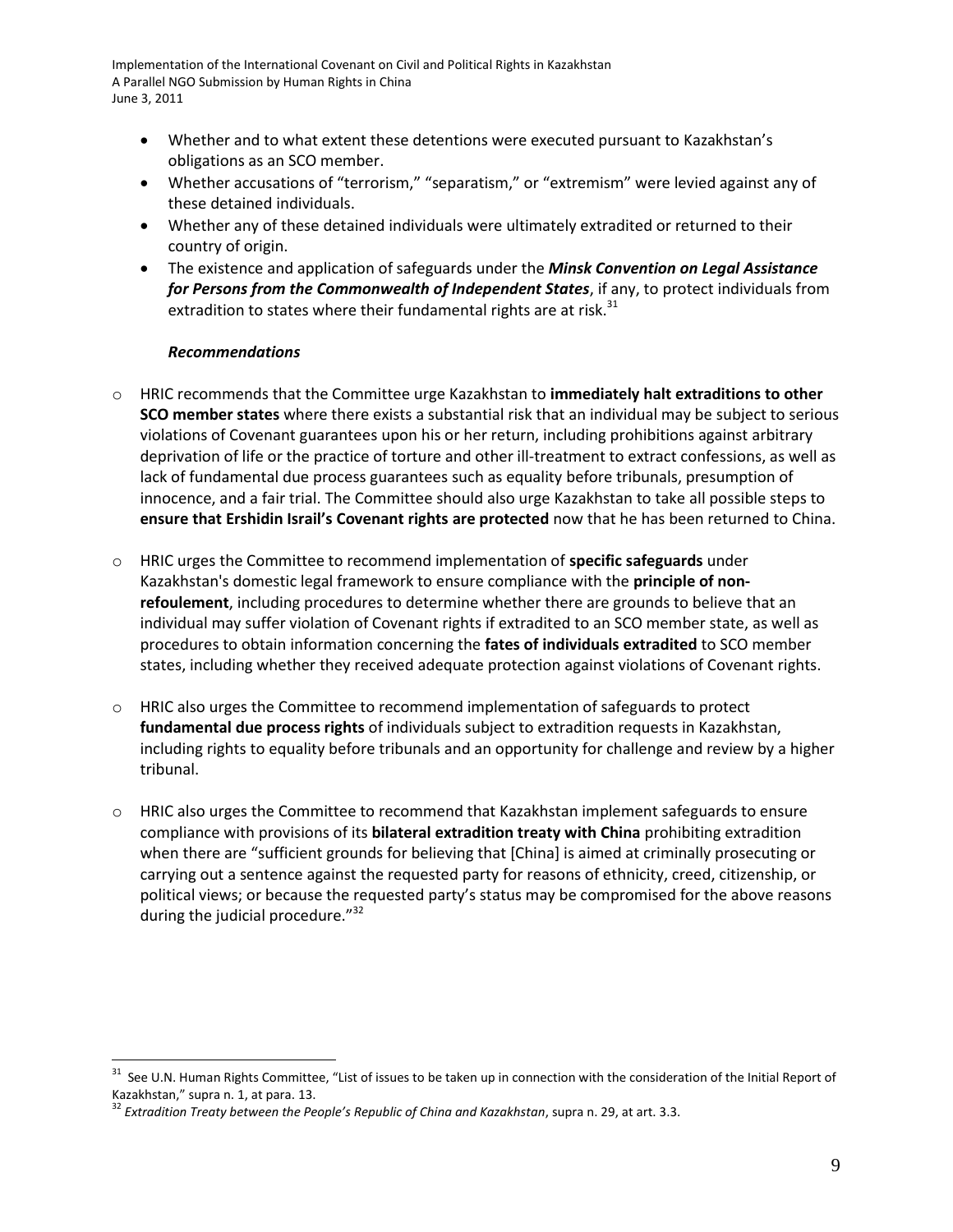## **C) DENIALS OF ASYLUM TO INDIVIDUALS FROM SCO MEMBER STATES**

In addition to extradition cooperation, Kazakhstan is obligated to **deny asylum to individuals accused or suspected of any of the "Three Evils"** by other SCO member states. This raises concerns related not only to the principle of non-refoulement, but also with respect to the situation of **ethnic Uyghur asylumseekers from China in Kazakhstan**, who have become **"virtual refugees,"** outside of the protection of international or domestic law as a result of pressure from China on the government of Kazakhstan.

## *Key SCO Normative Provisions*

- $\circ$  SCO member states have openly pledged to "not provide asylum for individuals, accused or suspected of conducting terrorist, separatist and extremist activity."<sup>33</sup>
- o According to official documentation on SCO information gathering and sharing, a key mutual objective of the SCO member states is "to establish a legal framework to ensure that a subject identified as a terrorist in one country will be regarded as such in other countries, thus becoming ineligible for political asylum."<sup>34</sup>
- o Moreover, under Article 23 of the *SCO Counter-Terrorism Convention*, SCO member states "shall take the necessary measures to prevent the granting of refugee status and corresponding documents to persons complicit in offenses" enumerated under the agreement.

## *Impact on Implementation of the Covenant*

- o Kazakhstan's obligation to coordinate denial of asylum with fellow SCO member states raises concerns over the **principle of non-refoulement**. As discussed above, this implicates rights guaranteed under art. 6, 7, 9, 10, and 14 of the Covenant, and the credible, well-documented risks that asylum-seekers will face violation of these rights if returned to China, the Russian Federation, Kyrgyzstan, Tajikistan, or Uzbekistan.
- o There is particular concern for **ethnic Uyghurs** fleeing China to seek asylum or refugee status in Kazakhstan, where independent monitors have observed strict enforcement of an **unwritten,** *de facto* **policy against granting asylum or refugee status to any individuals arriving from China** – especially ethnic Uyghurs – as a result of apparent pressure from the Chinese government.<sup>35</sup> Under these conditions, Uyghurs become "**virtual refugees**" – unable to apply for asylum, forced into hiding, living outside the protections of any domestic legal and social assistance frameworks, and

<sup>&</sup>lt;sup>33</sup> Declaration of Heads of Member States of the Shanghai Cooperation Organization, July 5, 2005, art. III, available at [http://www1.chinadaily.com.cn/china/2006-06/12/content\\_6020345.htm.](http://www1.chinadaily.com.cn/china/2006-06/12/content_6020345.htm) This is echoed in the *Concept of Cooperation*, issued the same day, under which SCO member states "shall not provide asylum to individuals accused or suspected of committing … acts [of 'terrorism,' 'separatism,' and 'extremism']." *Concept of Cooperation*, supra n. [14,](#page-3-0) preamble.

 $34$  SCO Regional Anti-Terrorist Structure (hereafter, RATS), "О проблемах работы и состоянии создания Единого перечня террористических организаций" {"On the Progress and the Obstacles in the Development of a Single Register of Terrorist Organizations"}, May 19, 2006, [http://www.ecrats.com/ru/terrorist\\_organizations/1677](http://www.ecrats.com/ru/terrorist_organizations/1677) (unofficial translation from the original Russian by Human Rights in China).

<sup>&</sup>lt;sup>35</sup> For further analysis of the "virtual refugee" status of Uyghurs in Kazakhstan, see International Federation for Human Rights (hereafter, FIDH), *Kazakhstan/ Kyrgyzstan: Exploitation of Migrant Workers, Protection Denied to Asylum Seekers and Refugees* (FIDH: 2009), [http://www.fidh.org/IMG/pdf/Kazakhstan530a.pdf.](http://www.fidh.org/IMG/pdf/Kazakhstan530a.pdf)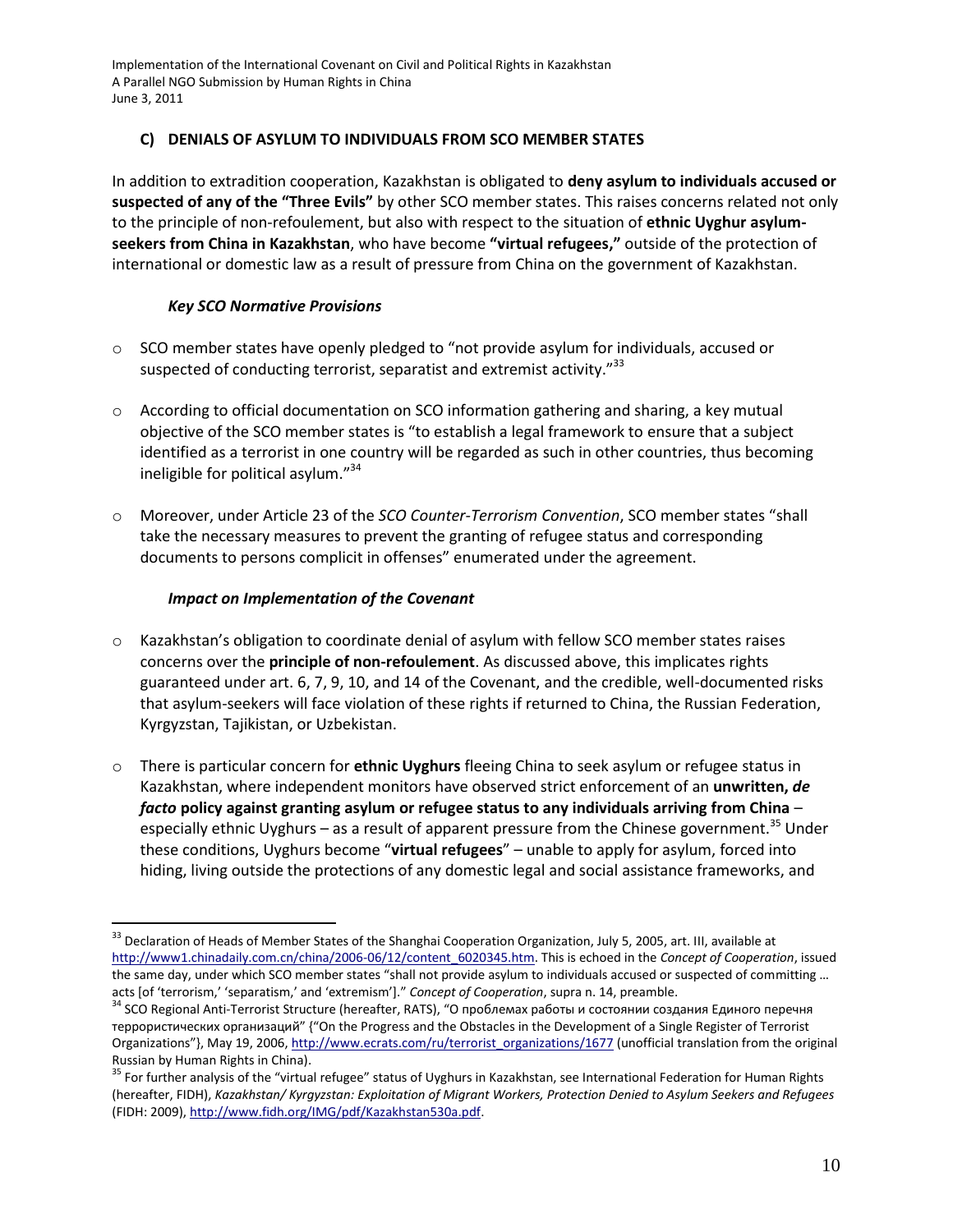subject to systemic, widespread anti-Uyghur discrimination, implicating the right to equal protection and freedom from discrimination under Covenant art. 26.

o These concerns are illustrated starkly by the case of **Ershidin Israil** (described above), who was reported to have been extradited to China following Kazakhstan's denial of asylum, despite the refugee status initially accorded to him by the UNHCR and the substantial risk that he will suffer serious rights violations upon his return to China.

## *Suggested Questions and Requests for Information*

- o Regarding coordinated denials of asylum pursuant to SCO obligations and their impact on Kazakhstan's Covenant obligations, HRIC refers the Committee to its suggestions above concerning information on what safeguards have been implemented under Kazakhstan's domestic legal framework to ensure compliance with the **principle of non-refoulement**.
- o HRIC also urges the Committee to inquire about the extent to which **Article 23** of the *SCO Counter-Terrorism Convention*, calling for "measures to prevent the granting of refugee status and corresponding documents," requires Kazakhstan to disregard the decisions or obstruct the work of the UNHCR. HRIC further recommends that the Committee request an explanation on how Kazakhstan's implementation of Article 23 of the *SCO Counter-Terrorism Convention* impacts its obligation to respect the principle of non-refoulement, particularly when, as in the case of Ershidin Israil, a determination of refugee status and an agreement for resettlement in a third-party state have already been concluded.
- o Given the lack of publicly available information on denials of asylum or refugee status in Kazakhstan, HRIC recommends that the Committee seek statistical information concerning **requests for asylum or refugee status** made by individuals fleeing SCO member states, including number of requests granted and denied, disaggregated by state of origin of the refugee or asylum-seeker, with particular attention to data concerning refugees and asylum-seekers from China.

## *Recommendations*

- $\circ$  HRIC refers the Committee to its recommendations above, following discussion of extraditions and forcible returns, to urge Kazakhstan to take all possible steps to ensure that **Ershidin Israil's**  Covenant rights are protected now that he has been returned to China.
- o HRIC refers the Committee to its recommendations above, following discussion of extraditions and forcible returns, concerning implementation of safeguards to ensure compliance with the **principle of non-refoulement**, including procedures to determine whether there are grounds to believe that an individual may suffer violation of Covenant rights if extradited to an SCO member state.
- o HRIC also urges the Committee to recommend implementation of safeguards to protect **fundamental due process rights** of individuals seeking refugee or asylum status in Kazakhstan, including rights to equality before tribunals and an opportunity for challenge and review by a higher tribunal.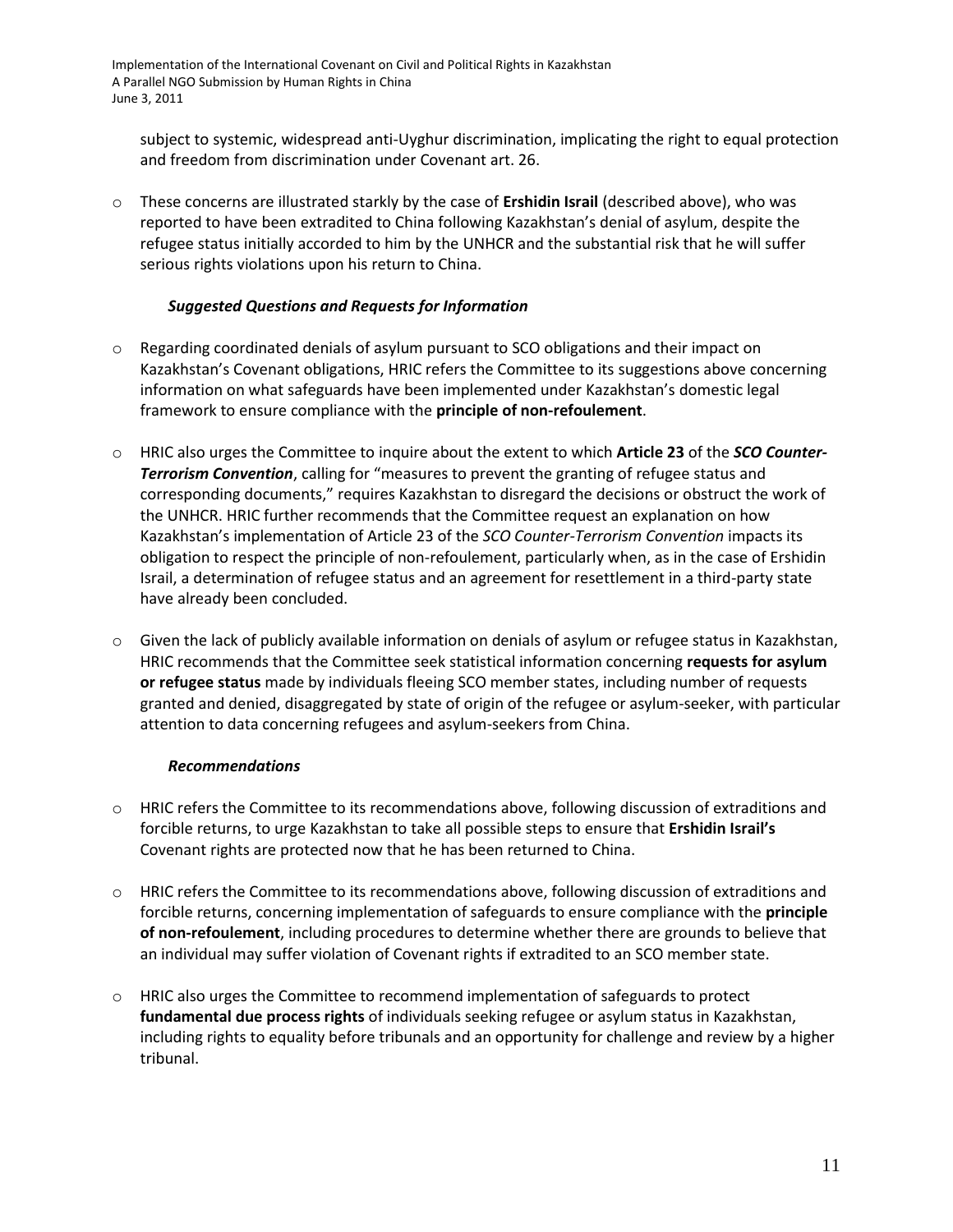# **D) USE OF SCO BLACKLISTS AND MUTUAL RECOGNITION OF CRIMINALITY BETWEEN SCO MEMBER STATES**

A critical tool of SCO cooperation against the "Three Evils" is the creation and enforcement of **blacklists** identifying individuals and organizations associated with "terrorism," "extremism," and "separatism." Very little is publicly known about the SCO blacklisting process, including what specific safeguards, if any, exist under Kazakhstan's domestic legal framework to protect individuals from blacklisting in violation of Covenant rights. Moreover, Kazakhstan's obligations in this regard to **cede jurisdiction and critical decision-making** to other SCO member states raise concerns over its capacity to independently implement its Covenant obligations.

## *Key SCO Normative Provisions*

- o SCO member states have jointly declared their commitment to "creation of a **unified list** of ['terrorist,' 'separatist,' and 'extremist'] organizations" and "creating and maintaining a single search registry of individuals" suspected of crimes of a terrorist nature. <sup>36</sup> Kazakhstan in particular has relied on "rosters of persons sought by the special services and law enforcement agencies of [SCO member states] ... [who] have committed or are suspected of committing crimes of a terrorist and extremist nature" as a **border control** tool.<sup>37</sup>
- o Additionally, the *SCO Counter-Terrorism Convention* permits an SCO member state to establish **jurisdiction** over wanted individuals in a range of circumstances, including when it determines that an "offense was aimed at or resulted in the commission of a terrorist act for the purpose of compelling [that SCO member state] to do or abstain from doing any act."<sup>38</sup> This broad basis for acquiring jurisdiction appears to apply regardless of the nationality or residence of the alleged perpetrators or the actual location of any alleged acts.

## *Impact on Implementation of the Covenant*

- o It is unclear whether Kazakhstan's domestic legal framework includes sufficient **safeguards to protect blacklisted individuals** from violation of their rights to equality before tribunals, presumption of innocence, a fair trial, minimum due process and notice guarantees, and opportunity for challenge and review by a higher tribunal (art. 14); freedom from arbitrary or unlawful interference with privacy (art. 17); freedom of association (art. 22); and equal protection of the law and prohibitions against discrimination on improper grounds, including race, language, religion, political opinion, and national or social origin, among others (art. 26).
- o Kazakhstan's obligations under the *SCO Counter-Terrorism Convention* to cede jurisdiction to other SCO member states (including in cases that may involve citizens or residents of Kazakhstan and/or acts alleged to have occurred on Kazakh territory), raise concerns over its capacity to independently

 $\overline{a}$ <sup>36</sup> *Concept of Cooperation*, supra n. [14,](#page-3-0) at art. III.2, III.5. In April 2010, RATS Director Dzhenisbek Dzhumanbekov noted that RATS maintains within its database a list of over 1100 persons "sought internationally in connection with acts of terrorist, separatist, or extremist nature." RATS, "PATC ШОС: сообща против терроризма" {"SCO RATS: United Against Terrorism"}, April 29, 2010[, http://infoshos.ru/ru/?idn=5810](http://infoshos.ru/ru/?idn=5810) (unofficial translation from the original Russian by Human Rights in China.) <sup>37</sup> See U.N. Security Council, "National Report of the Republic of Kazakhstan on the implementation of Security Council

resolution 1624 (2005)," U.N. Doc. S/2008/337 (2008), 4-5[, http://www.un.org/Docs/journal/asp/ws.asp?m=S/2008/337.](http://www.un.org/Docs/journal/asp/ws.asp?m=S/2008/337)

<sup>38</sup> *SCO Counter-Terrorism Convention*, supra n. [10,](#page-2-0) at art. 5.2.3.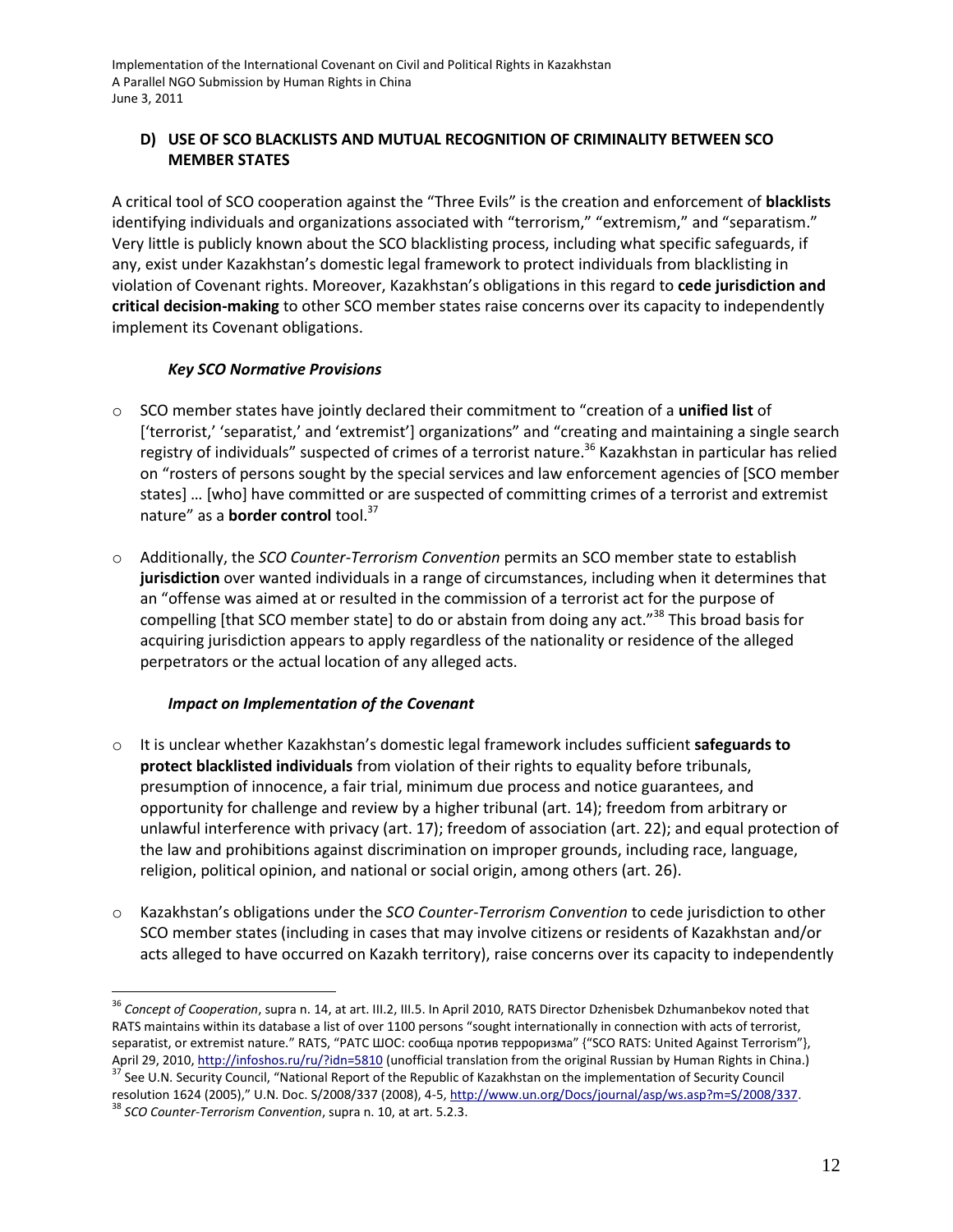implement its Covenant obligations. In particular, Kazakhstan appears obligated to accept – without question or critical assessment – **unilateral conclusions of other SCO member states** concerning punishable "terrorist" acts and intentions, even when those conclusions might constitute or facilitate violation of Covenant rights.

o These concerns further implicate **restrictions on movement**. For instance, in May 2011, **Kahriman Ghojamberdi**, a Kazakhstan passport-holder and Vice President of the World Uyghur Congress (WUC), was prevented from leaving Kazakhstan to attend a Uyghur rights conference in the U.S.  $39$ This appears to have been coordinated with similar actions by Kyrgyzstan authorities to prevent Uyghurs in that country from attending the same conference. It is suspected that Kazakhstan and Kyrgyzstan yielded to pressure from China – their fellow SCO member state – implicating Kazakhstan's Covenant obligation to protect the right to liberty of movement and freedom to leave any country (art. 12), as recognized by Kazakhstan in its report to the Committee.<sup>40</sup>

# *Suggested Questions and Requests for Information*

HRIC urges the Committee to request information concerning:

- o The **specific role played by Kazakhstan** in the creation and enforcement of **SCO blacklists**, the contents of such blacklists, and whether, in carrying out SCO-related activities, Kazakhstan incorporates unilateral conclusions of other SCO member states concerning individuals or organizations targeted as "terrorist," "separatist," or "extremist" into its own domestic legal framework.
- o Specific information on what **safeguards** exist under Kazakhstan's domestic legal framework to ensure that **individuals targeted** for such listing are protected against violation of rights guaranteed under the Covenant, including rights to equality before tribunals, presumption of innocence, a fair trial, minimum due process and notice guarantees, and opportunity for challenge and review by a higher tribunal (art. 14); freedom from arbitrary or unlawful interference with privacy (art. 17); freedom of association (art. 22); and equal protection of the law and prohibitions against discrimination on improper grounds, including race, language, religion, political opinion, and national or social origin, among others (art. 26).
- $\circ$  Information on whether and how Kazakhstan's SCO obligations including those related to blacklisting and border control – impacted its refusal to permit **Kahriman Ghojamberdi** to freely leave Kazakhstan.

## *Recommendations*

 $\overline{a}$ 

o HRIC urges the Committee to recommend that Kazakhstan adopt and implement **safeguards** to ensure that **individuals targeted for blacklisting** under the SCO framework are protected against violation of rights guaranteed under the Covenant, including:

<sup>&</sup>lt;sup>39</sup> Human Rights in China, "SCO Member States Kazakhstan and Kyrgyzstan Prevent Uyghur Activists from Attending Conference in United States," May 4, 2011, [http://www.hrichina.org/content/5323.](http://www.hrichina.org/content/5323)

<sup>&</sup>lt;sup>40</sup> U.N. Human Rights Committee, "Initial Report of Kazakhstan," U.N. Doc. CCPR/C/KAZ/1, para. 106, [http://www2.ohchr.org/english/bodies/hrc/docs/CCPR.C.KAZ.1\\_en.pdf](http://www2.ohchr.org/english/bodies/hrc/docs/CCPR.C.KAZ.1_en.pdf) ("Everyone has the right to leave Kazakhstan.").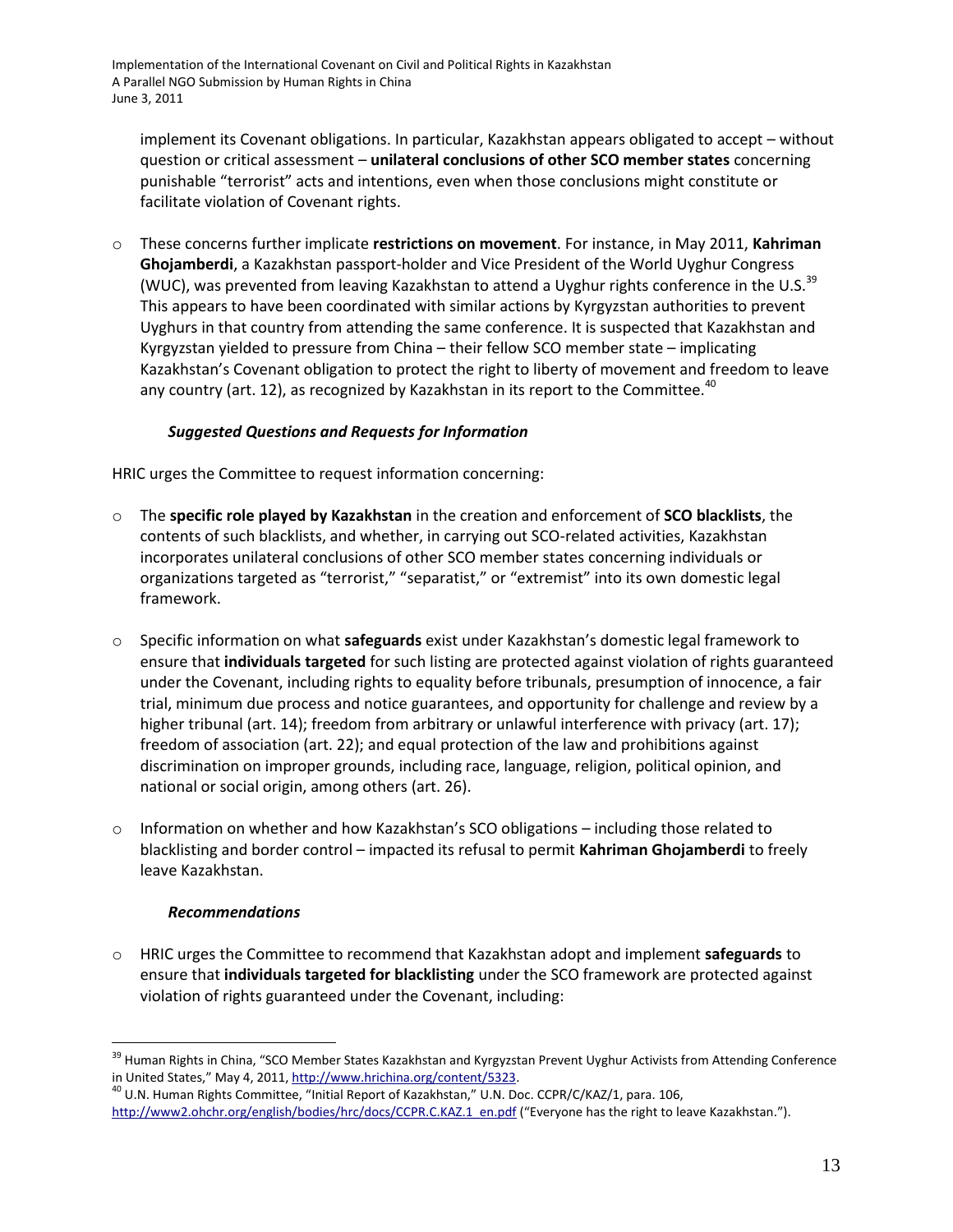- Safeguards specifically proposed by the Special Rapporteur on counter-terrorism to ensure compliance with the principles of **legality, proportionality, and necessity**, as well as **fundamental due process features** to ensure the right to be informed of grounds for blacklist inclusion and delisting procedures, the right to judicial review of blacklist decisions, the right to a remedy for wrongful inclusion, and humanitarian exemptions.<sup>41</sup>
- Safeguards against the use of **racial or ethnic profiling** in the compilation or application of blacklists, or any other practice constituting unlawful discrimination on the basis of race, colour, sex, language, religion, political or other opinion, national or social origin, property, birth or other status.

# **E) INTELLIGENCE AND LAW ENFORCEMENT COOPERATION THROUGH THE SCO REGIONAL ANTI-TERRORIST STRUCTURE**

Kazakhstan is obligated under the SCO framework to gather and share data and information related to "terrorism," "separatism," and "extremism." In particular, Kazakhstan's commitments to cooperate through the **SCO's Regional Anti-Terrorist Structure (RATS)** – including through the **RATS database** – raise concerns that Kazakhstan has not implemented sufficient safeguards to prevent violation of fundamental Covenant rights.

# *Key SCO Normative Provisions*

- o RATS, established through the *Shanghai Convention*<sup>42</sup> and the *SCO Charter*<sup>43</sup> with a vaguely defined mandate, is described by the SCO as "a framework for coordination, information and analytical support for the competent agencies in the SCO member countries with relevant material on combating terrorism, extremism, and separatism."<sup>44</sup> A key purpose of the RATS database is to "**identify[] and neutraliz[e] individuals** intent on perpetrating grievous crimes, sooner rather than later." 45
- o Under the 2002 *Agreement between the Member States of the SCO on the Regional Anti-Terrorist Structure*, RATS is tasked with, among other things, "**collection and analysis of information** received ... from the [SCO member states] regarding issues of combating terrorism, separatism, and extremism," the "formation of the **RATS database**" to compile information on individuals and groups associated with "terrorism," "separatism," and "extremism," the dissemination of such information to SCO member states at their request, and "assistance in conducting **international**

<sup>&</sup>lt;sup>41</sup> See U.N. General Assembly, "Report of the Special Rapporteur on the promotion and protection of human rights and fundamental freedoms while countering terrorism," U.N. Doc. A/61/267 (2006) (Special Rapporteur, Martin Scheinin), paras. 38-41[, http://www.un.org/Docs/journal/asp/ws.asp?m=A/61/267.](http://www.un.org/Docs/journal/asp/ws.asp?m=A/61/267)

<sup>42</sup> *Shanghai Convention,* supra n. [7,](#page-2-2) at art. 10.

<sup>43</sup> *SCO Charter*, supra n. [5,](#page-1-0) at art. 4, 10.

<sup>&</sup>lt;sup>44</sup> 2009 SCO Summit in Yekaterinburg, "Yekaterinburg will host 2009 session of Shanghai Cooperation Organization leaders council," [http://www.shos2009welcome.ru/eng.](http://www.shos2009welcome.ru/eng) See also *Shanghai Convention*, supra n[. 7,](#page-2-2) at art. 10 (calling for SCO member states "to establish and provide for functioning of a Parties' Regional Counter-Terrorist Structure").

<sup>&</sup>lt;sup>45</sup> RATS, "РАТС ШОС: сообща против терроризма" {"SCO RATS: United Against Terrorism"}, April 29, 2010, <http://infoshos.ru/ru/?idn=5810> (unofficial translation from the original Russian by Human Rights in China).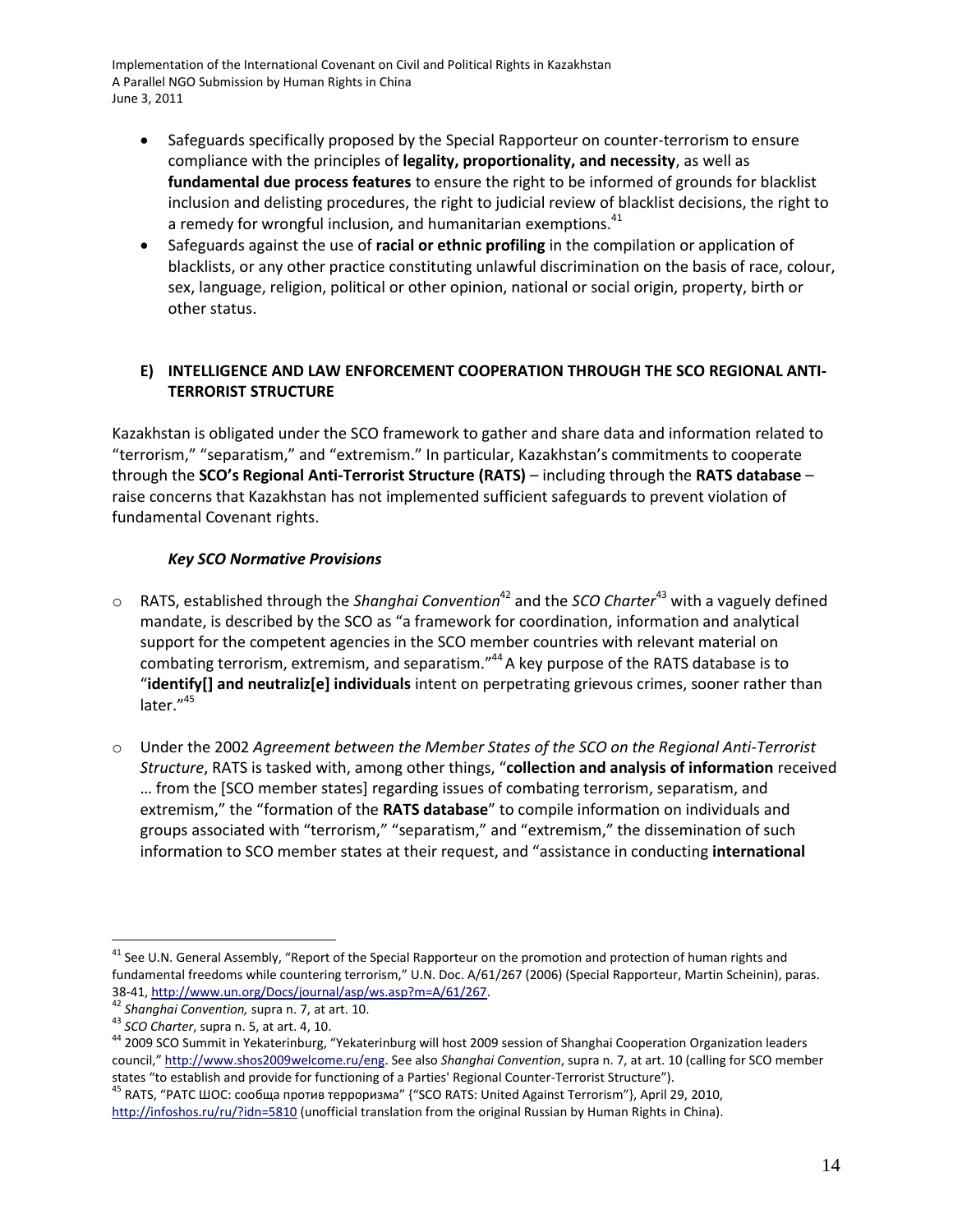searches for individuals alleged to have committed facts of 'terrorism,' 'separatism,' and 'extremism'] in order to criminally prosecute them. $146$ 

- o With respect to international search operations, the *SCO Counter-Terrorism Convention* also permits SCO member state law enforcement agencies to "**dispatch [their] agents** to the territory of [another SCO member state] to assist in search efforts or investigation" when "conducting a criminal investigation of persons suspected of or charged in connection with [enumerated] offenses."<sup>47</sup>
- o Under the *2004 Agreement on the Database of RATS*, the **database** is designed to include, among other things, information on "international terrorist, separatist, and extremist organizations, their structures, forms, and methods of action, their leaders, members, and other individuals affiliated with these organizations, as well as on [their] funding sources and channels."<sup>48</sup>

#### *Impact on Implementation of the Covenant*

- o The gathering and sharing of intelligence on individuals allegedly associated with "terrorism," "separatism," and "extremism" for the purpose of justifying **preventive measures** raises a number of concerns. It is unknown whether RATS employs safeguards to ensure that intelligence is appropriately converted to concrete evidence, with sufficient time and opportunity for **affected individuals to challenge** preventive measures supported by such evidence. Data mining and sharing through RATS implicates rights to equality before tribunals, presumption of innocence, minimum due process and notice guarantees, and opportunity for challenge and review by a higher tribunal (art. 14). These rights are also implicated by unique aspects of **multilateral intelligence databases** such as the RATS database – an opaque mechanism that houses information from a variety of sources with varying reliability. These aspects of the database hinder the ability of individuals to identify the source of information used against them, challenge its veracity, or contest conclusions drawn by different SCO member states.<sup>49</sup>
- o RATS intelligence gathering also implicates prohibitions against interference with **privacy** (art. 17). It is unclear what laws or standards, if any, protect information on individuals compiled in the RATS database, and whether privacy infringements imposed by RATS are **necessary, proportionate, and legitimate**. Nor is it known whether targeted individuals are protected against **racial or ethnic profiling**, implicating the right to equal protection of the law and prohibitions against discrimination on the basis of race, language, religion, political opinion, and national or social origin, among other grounds (art. 26).

<sup>&</sup>lt;sup>46</sup> Соглашение между государствами – членами ШОС о Региональной антитеррористической структуре {Agreement *Between the Member States of the Shanghai Cooperation Organization on the Regional Anti- Terrorist Structure*} (hereafter, 2002 RATS Agreement), June 7, 2002, art. 6[, http://www.ecrats.com/ru/normative\\_documents/1557](http://www.ecrats.com/ru/normative_documents/1557) (unofficial translation from the original Russian by International Federation for Human Rights).

<sup>47</sup> *SCO Counter-Terrorism Convention*, supra n. [10,](#page-2-0) at art. 18(1).

<sup>&</sup>lt;sup>48</sup> Соглашение между государствами – членами ШОС о Региональной антитеррористической структуре {Agreement on the *Database of the Regional Anti-Terrorist Structure of the Shanghai Cooperation Organization*}*,* June 7, 2002, art. 3, [http://www.ecrats.com/ru/normative\\_documents/1557](http://www.ecrats.com/ru/normative_documents/1557) (unofficial translation from the original Russian by International Federation for Human Rights).

<sup>&</sup>lt;sup>49</sup> For further analysis on the unique human rights challenges presented by the creation and application of multilateral intelligence databases such as the RATS database, including insights from the Special Rapporteur on counter-terrorism, see Human Rights in China, *Counter-Terrorism and Human Rights: The Impact of the Shanghai Cooperation Organization*, supra n. [4,](#page-0-0)  89-90.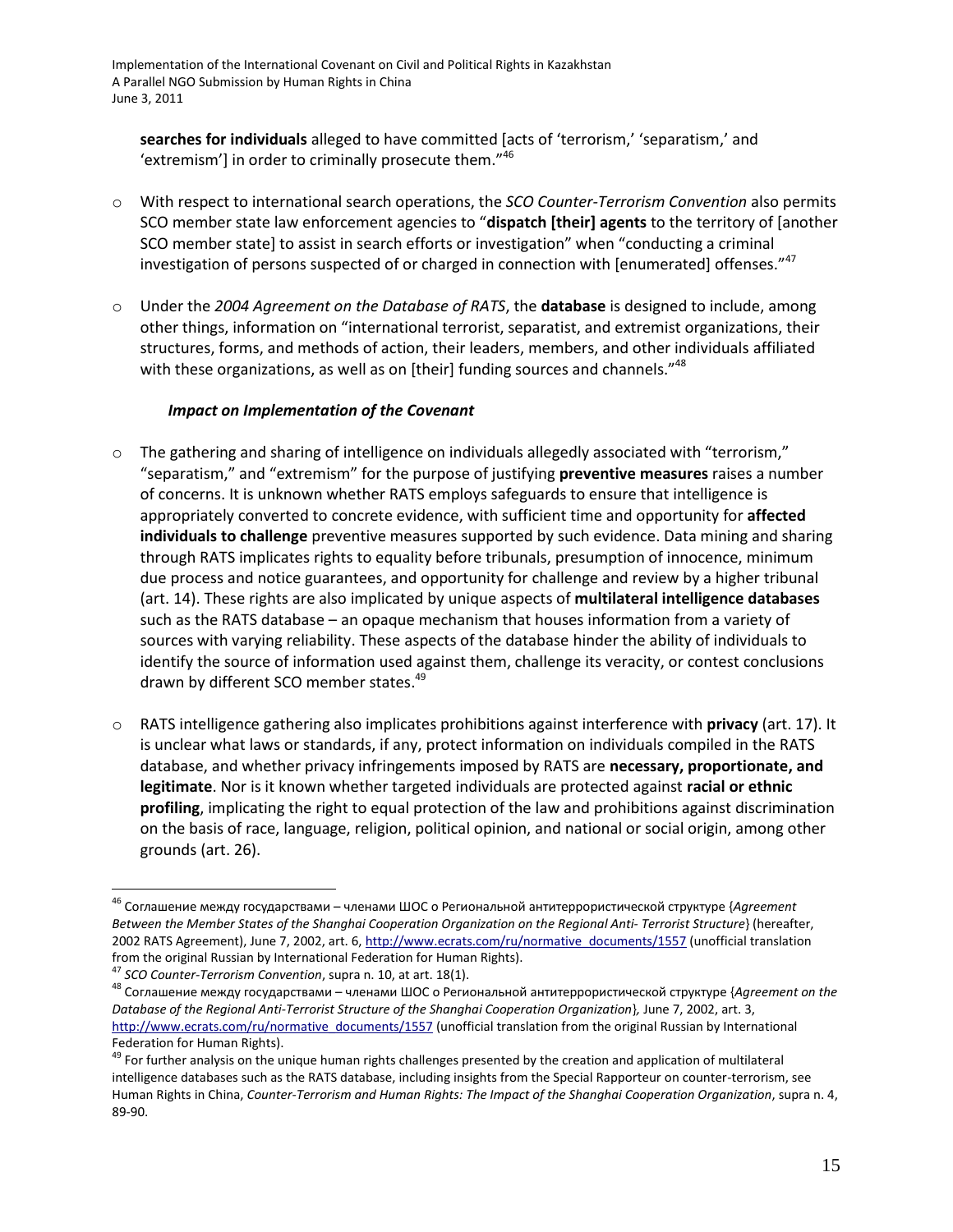o As with SCO blacklists, RATS intelligence sharing may also implicate SCO member state obligations to accept – without question or critical assessment – **unilateral conclusions of other member states**  concerning individuals and their alleged connections to "terrorism," "separatism," and "extremism," even if those conclusions constitute or facilitate violation of Covenant rights. The ability of SCO member states to deploy law enforcement personnel to the territory of another SCO member state in pursuit of a suspect on the basis of such shared intelligence further highlights the potentially grave consequences of such cooperation.

## *Suggested Questions and Requests for Information*

- o In light of the **lack of publicly available information** concerning the operation of RATS under the SCO framework, HRIC urges the Committee to request specific, concrete information on **Kazakhstan's role**, as an SCO member, in the **function and operation of RATS**, and whether Covenant rights are protected in this context under Kazakhstan's domestic legal system, including:
	- What are Kazakhstan's **specific obligations**, as an SCO member, in contributing to the operation of RATS? What **specific documents or legal mechanisms** enumerate these obligations?
	- Which **specific domestic entities** are responsible for interaction with RATS? What cooperation is undertaken between these domestic entities and RATS?
	- What **safeguards** exist to ensure that these domestic entities implement Covenant obligations when carrying out RATS-related work?
	- What is Kazakhstan's role in maintenance and enforcement of the **RATS database**?
	- How is the RATS database used in Kazakhstan's **domestic security efforts** and what are its plans for use of the mechanism going forward?
	- What are the **contents and functions** of the RATS database?
	- What **safeguards** exist to ensure that government application of the database, and use of the information extracted from it, is in compliance with obligations under the Covenant?

## *Recommendations*

- o HRIC requests that the Committee urge Kazakhstan to adopt and implement the recommendations made by the **Special Rapporteur on counter-terrorism** concerning **best practices for intelligence cooperation**, <sup>50</sup> including:
	- Ensuring that intelligence sharing within the SCO framework has **clear basis in Kazakhstan's national law**, which should indicate the parameters for intelligence exchange and be further enumerated by written agreements between the parties on use of data and human rights compliance (Practice 31) $51$ ;
	- Ensuring that Kazakhstan's national law outlines the process for **authorization** of intelligence sharing, with **executive approval** of sharing with foreign entities, including SCO mechanisms (Practice 32) $52$ ;

<sup>&</sup>lt;sup>50</sup> See U.N. Human Rights Council, "Compilation of good practices on legal and institutional frameworks and measures that ensure respect for human rights by intelligence agencies while countering terrorism," U.N. Doc. A/HRC/14/46 (2010) (Special Rapporteur, Martin Scheinin), [http://www2.ohchr.org/english/bodies/hrcouncil/docs/14session/A.HRC.14.46.pdf.](http://www2.ohchr.org/english/bodies/hrcouncil/docs/14session/A.HRC.14.46.pdf)  $<sup>51</sup>$  Ibid. at para. 45.</sup>

<sup>52</sup> Ibid. at para. 46.